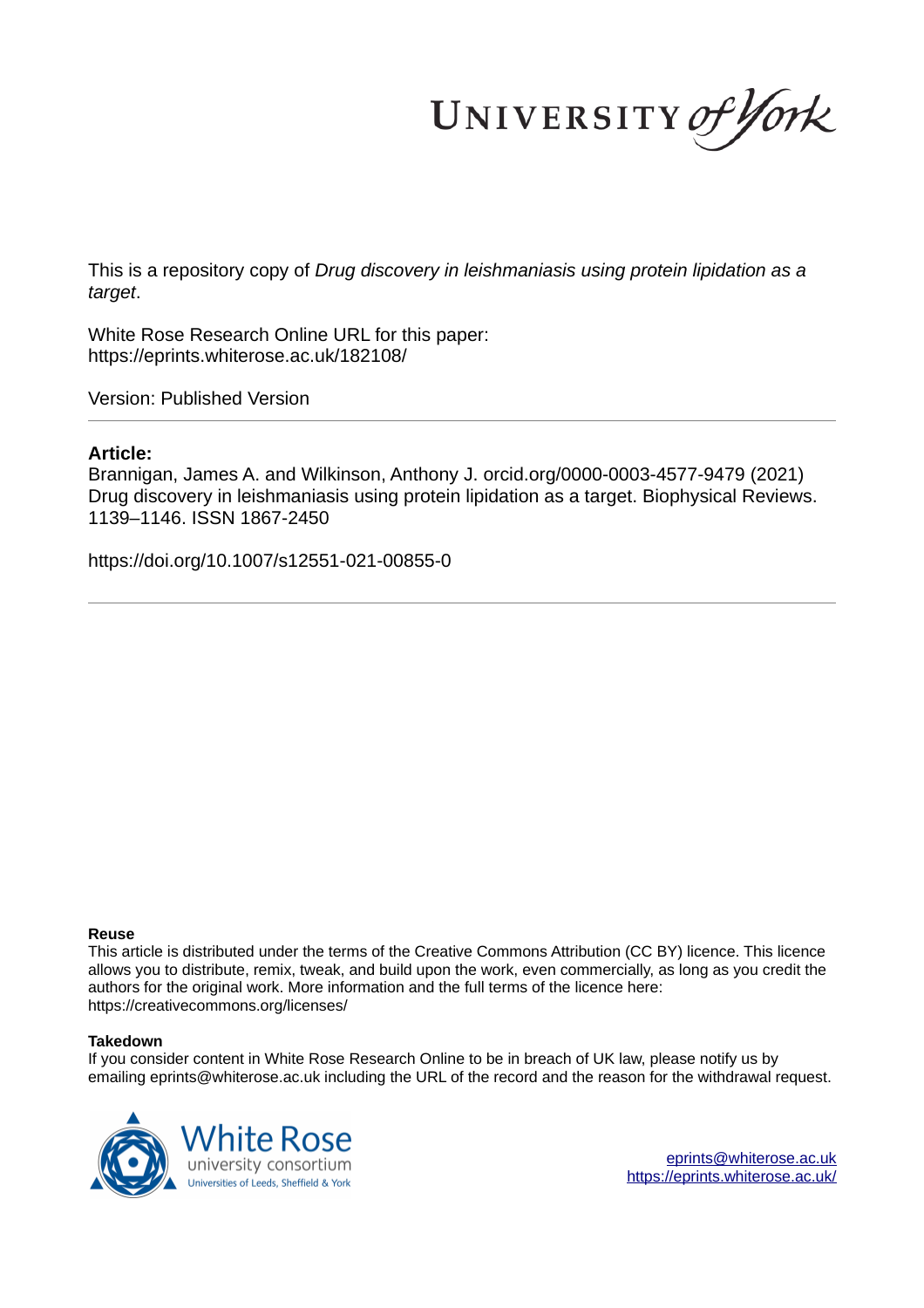#### **REVIEW**



# **Drug discovery in leishmaniasis using protein lipidation as a target**

**James A. Brannigan<sup>1</sup> · Anthony J. Wilkinson[1](http://orcid.org/0000-0003-4577-9479)**

Received: 4 August 2021 / Accepted: 14 October 2021 / Published online: 4 November 2021 © The Author(s) 2021

#### **Abstract**

The leishmaniases are infectious diseases caused by a number of species of obligate intracellular protozoa of the genus *Leishmania* with disease manifesting as cutaneous, mucocutaneous and visceral forms. Despite being endemic in more than 80 countries and its being the cause of high morbidity and mortality, leishmaniasis remains a neglected tropical disease. Chemotherapy is the frontline treatment, but drugs in current use suffer from toxic side effects, difficulties in administration and extended treatment times — moreover, resistance is emerging. New anti-leishmanial drugs are a recognised international priority. Here, we review investigations into *N*-myristoyltransferase (NMT) as a potential drug target. NMT catalyses the co-translational transfer of a  $C_{14}$  fatty acid from myristoyl-CoA onto the N-terminal glycine residue of a significant subset of proteins in eukaryotic cells. This covalent modification influences the stability and interactions of substrate proteins with lipids and partner proteins. Structure-guided development of new lead compounds emerging from high-throughput screening campaigns targeting *Leishmania donovani* NMT has led to the discovery of potent inhibitors which have been used to gain insights into the role of protein myristoylation in these parasites and to validate NMT as a drug target.

**Keywords** *N*-myristoyltransferase · Protein structure · Neglected tropical disease · Leishmaniasis inhibitor discovery

## **Introduction**

The leishmaniases are diseases caused by more than 20 different *Leishmania* parasite species (Burza et al. [2018](#page-7-0); Sasidharan and Saudagar [2021\)](#page-8-0). The three main forms of the disease are visceral leishmaniasis (VL) which is the most serious and often fatal if untreated, cutaneous leishmaniasis (CL) which is the most common and is associated with disfiguring skin lesions and mucocutaneous leishmaniasis in which the mucous membranes of the nose, mouth and throat are partially or totally destroyed. According to the World Health Organization (www.who.int/health-topics/leishmania [sis\)](http://www.who.int/health-topics/leishmaniasis), more than 1 billion people live in areas where leishmaniasis is endemic, and it is estimated there are 30,000 and 1 million new cases, respectively, of VL and CL annually occurring mainly in South America, East Africa, the Middle East and the Indian subcontinent.

*Leishmania* parasites are transmitted to human and other mammalian hosts through the bite of a female phlebotomine sandfly when it takes a blood meal. The promastigote form of the parasite which is injected into the skin is taken up by macrophages, or other mononuclear phagocytes, where it becomes enclosed in a phagosome that fuses with lysosomes to form a parasitophorous vesicle (PV). In the PV, the parasite undergoes differentiation to the amastigote form. Amastigotes multiply in the PV before bursting from the cell to initiate new cycles of infection of cells located either in the immediate neighbourhood in the case of CL or after dissemination to distant tissues such as the liver, spleen and bone marrow in the case of VL.

In the absence of a licenced vaccine, measures to counter leishmaniasis rely on chemotherapy (Burza et al. [2018](#page-7-0); Sasidharan and Saudagar [2021](#page-8-0)). Current treatments include pentavalent antimonials such as sodium stibogluconate, amphotericin B, miltefosine, paromomycin and pentamidine (Fig. [1](#page-2-0)). Treatments suffer variously from the need for hospitalisation and monitoring, toxic side effects, prolonged treatment times and high costs. Moreover, poor diagnosis and complex co-infections diminish the effectiveness of therapy and the lack of oral formulations complicates delivery and reduces compliance. The effectiveness of therapy is further

 $\boxtimes$  Anthony J. Wilkinson tony.wilkinson@york.ac.uk

<sup>1</sup> Structural Biology Laboratory, Department of Chemistry, York Biomedical Research Institute, University of York, York YO10 5DD, UK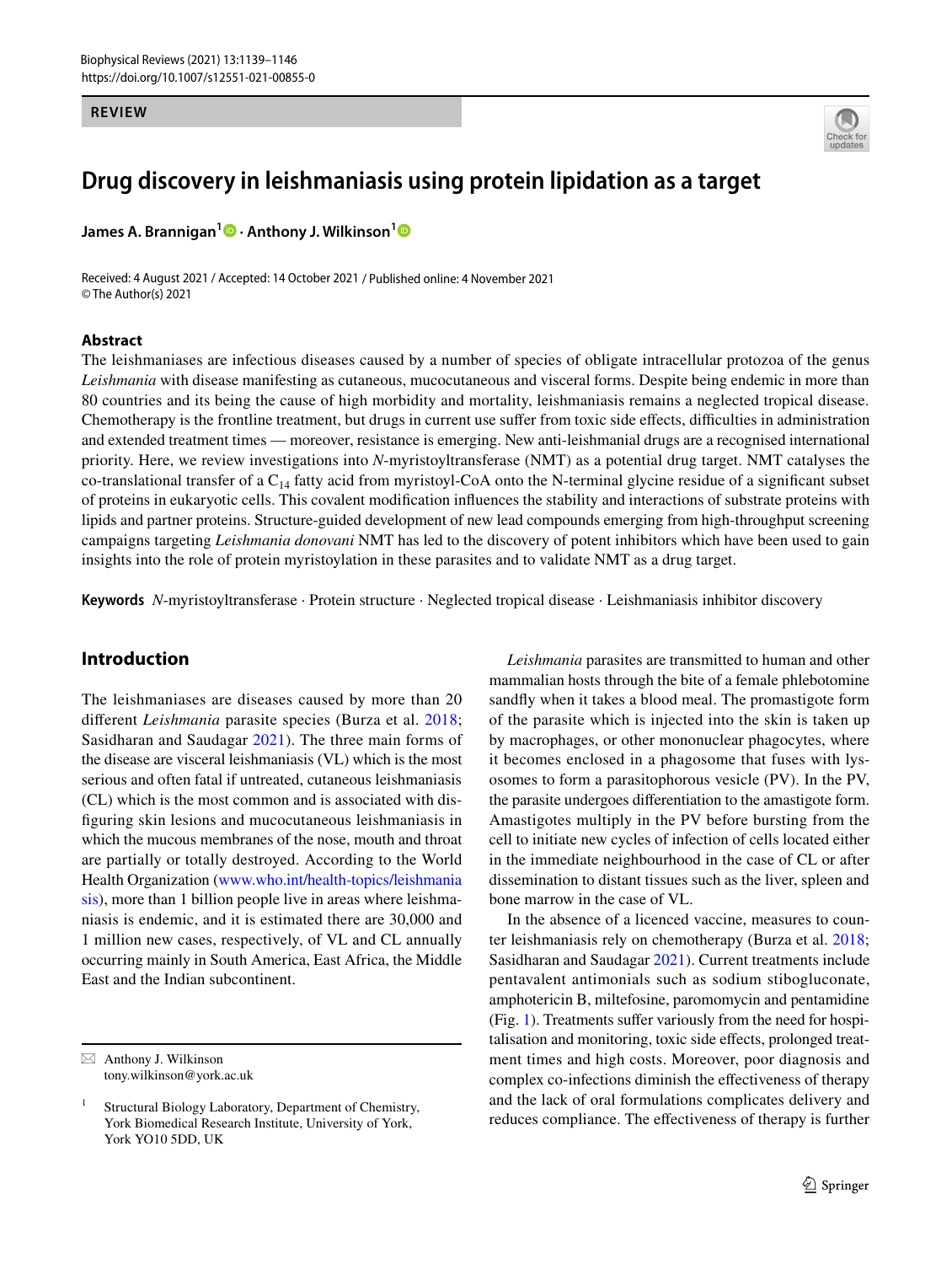<span id="page-2-0"></span>**Fig. 1** Chemical structures of a selection of clinically important anti-leishmanial drugs in current use



compromised by the frequency of relapse and the emergence of drug resistance.

The use of antimony (Sb)-containing compounds has dominated the treatment of leishmaniasis for a century or so despite the need for parenteral administration, toxic side effects and high costs. More recently, the natural product amphotericin B, an anti-fungal agent synthesised by certain *Streptomyces* species, has supplanted sodium stibogluconate as the first-line treatment of VL in many parts of the world. Its toxic side effects are considerably reduced when it is delivered as a liposomal formulation, AmBisome. However, it too has to be injected, and again, it is expensive. Miltefosine is a repurposed anti-cancer drug and an alkyl phosphocholine which can be orally administered for treatment of VL, though it is expensive. It too suffers from side effects, and significantly, it has been identified as a teratogen which limits its suitability. It has a long half-life in the body giving rise to concerns that resistance will emerge as the parasites are exposed to sub-lethal concentrations of the drug. Meanwhile, paromomycin, an aminoglycoside antibiotic which has been repurposed for the treatment of cutaneous leishmaniasis, is applied topically as an ointment. Pentamidine is an aromatic diamidine often used to treat CL which is thought to have a mitochondrial site of action. For all of the drugs, little is known of the target(s), the mechanism of action or the mechanism of resistance.

### **N‑myristoyltransferase and protein myristoylation in Leishmania**

The enzyme N-myristoyltransferase (NMT) catalyses the transfer of the  $C_{14}$  fatty acid, myristate, from myristoyl-CoA onto the N-terminal glycine residue of a subset of cellular proteins (Meinnel et al. [2020](#page-7-1)). N-myristoylation of proteins typically takes place co-translationally following the action of methionine aminopeptidase on nascent peptides emerging from the exit tunnel of the ribosome. Lipidation has been shown to influence the stability of proteins and to determine their partitioning into membranes as part of protein trafficking and localisation. It can also shape their interactions with protein partners. NMT is a 50-kDa monomeric protein. There is a single NMT in protozoan parasites in contrast to the two, NMT1 and NMT2, present in the human host.

The specificity and mechanism of the NMTs from *Candida albicans*, *Saccharomyces cerevisiae* and most recently human NMT1 have been studied in great detail (Bhatnagar et al. [1998,](#page-7-2) [1994](#page-7-3); Dian et al. [2020](#page-7-4); Lodge et al. [1994](#page-7-5); Rudnick et al. [1991](#page-7-6)), and it is assumed that knowledge of these enzymes carries over to the enzymes from parasites. Although the sequences of the parasite NMTs share only 40–45% sequence identity with their fungal and human orthologues, the sequence conservation is much higher in the active site. Reaction proceeds via a compulsory order mechanism (Fig. [2A\)](#page-3-0) with binding of myristoyl-CoA preceding that of the substrate protein, and following acyl transfer via a nucleophilic addition–elimination reaction (Fig. [2B](#page-3-0)), CoA release precedes dissociation of the acylated protein (Rudnick et al. [1991\)](#page-7-6). The structures of NMT from *L. donovani* and *L. major* (Brannigan et al. [2010;](#page-7-7) Frearson et al. [2010\)](#page-7-8) feature a characteristic 12-stranded twisted β-sheet which provides the base of an extended groove. The left-hand half of the groove as shown in Fig. [2C](#page-3-0) forms the binding site for myristoyl-CoA with the right-hand half forming a binding site for the amino terminal peptide segment of the substrate protein or, as in Figs. [2C](#page-3-0) and [D,](#page-3-0) a peptidomimetic inhibitor (Olaleye et al. [2014\)](#page-7-9). The  $\alpha$ -carboxylate at the C-terminus of the protein resides at the heart of the structure. It plays a key role in catalysis, acting as a base to deprotonate the  $\alpha$ -amino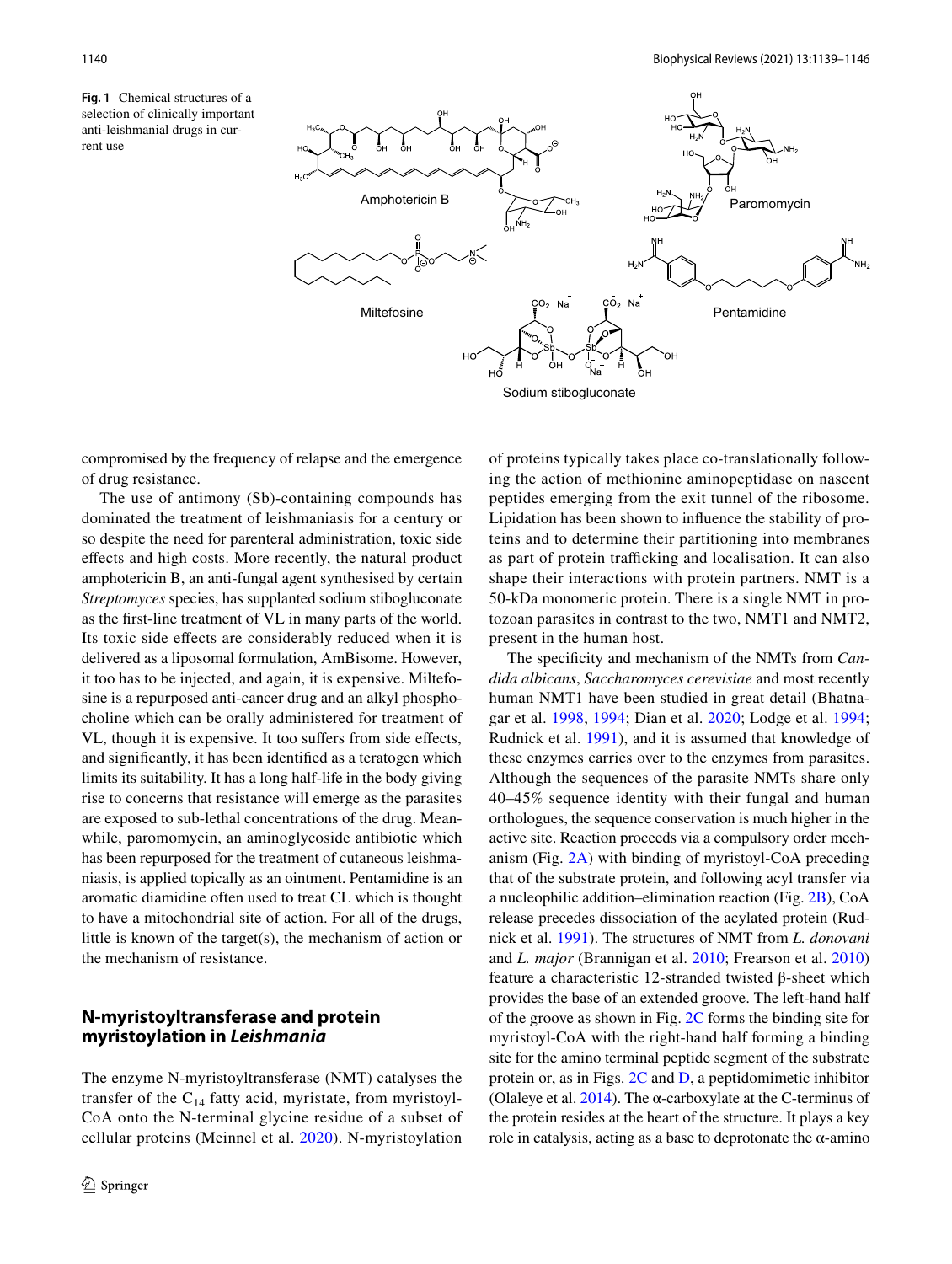

<span id="page-3-0"></span>**Fig. 2** Structure and ligand binding to *Leishmania* NMT. **A** Scheme showing the ordered binding of substrates and the ordered release of products in the NMT-catalysed reaction. **B** Key step in the catalytic mechanism. Following binding of the substrates and deprotonation of the substrate protein's α-amino group by the carboxylate of Leu421, there is nucleophilic attack of the amino group of the glycine on the carbonyl carbon of the thioester of myristoyl-CoA. **C** The crystal structure of the ternary complex of NMT from *L. major* (PDB code 4c7h) with myristoyl-CoA and a peptidomimetic inhibitor bound in the active site. The protein is represented as a ribbon colour-ramped from the N-terminus (blue) to the C-terminus (red). The C-terminus is additionally labelled with an asterisk. The ligands are shown in sphere representation with atoms coloured by type: carbon, grey for

peptidomimetic and green for myristoyl-CoA; oxygen, red; nitrogen, blue; sulphur, yellow; phosphorus, magenta. **D** Lower, zoom view of **C** with electrostatic surface rendering of the protein molecule emphasising the substrate binding groove. Upper, chemical structure of the peptidomimetic inhibitor (N-(10-aminodecyl)-L-seryl-N- (2-cyclohexyl)-L-lysinamide). **E** Structures of inhibitor molecules described in the text. In the centre, these molecules are displayed following least squares superposition of the protein  $C\alpha$  atoms in the respective structures of the LmNMT-myristoyl-CoA inhibitor ternary complexes. The inhibitors occupy overlapping volumes in the peptide-binding cavity. The inhibitors are coloured: aminoacylpyrrolidine, grey; pyrazolyl sulfonamide, blue; piperidinylindole, coral; quinoline, ice blue; thienopyrimidine, green; biphenyl, red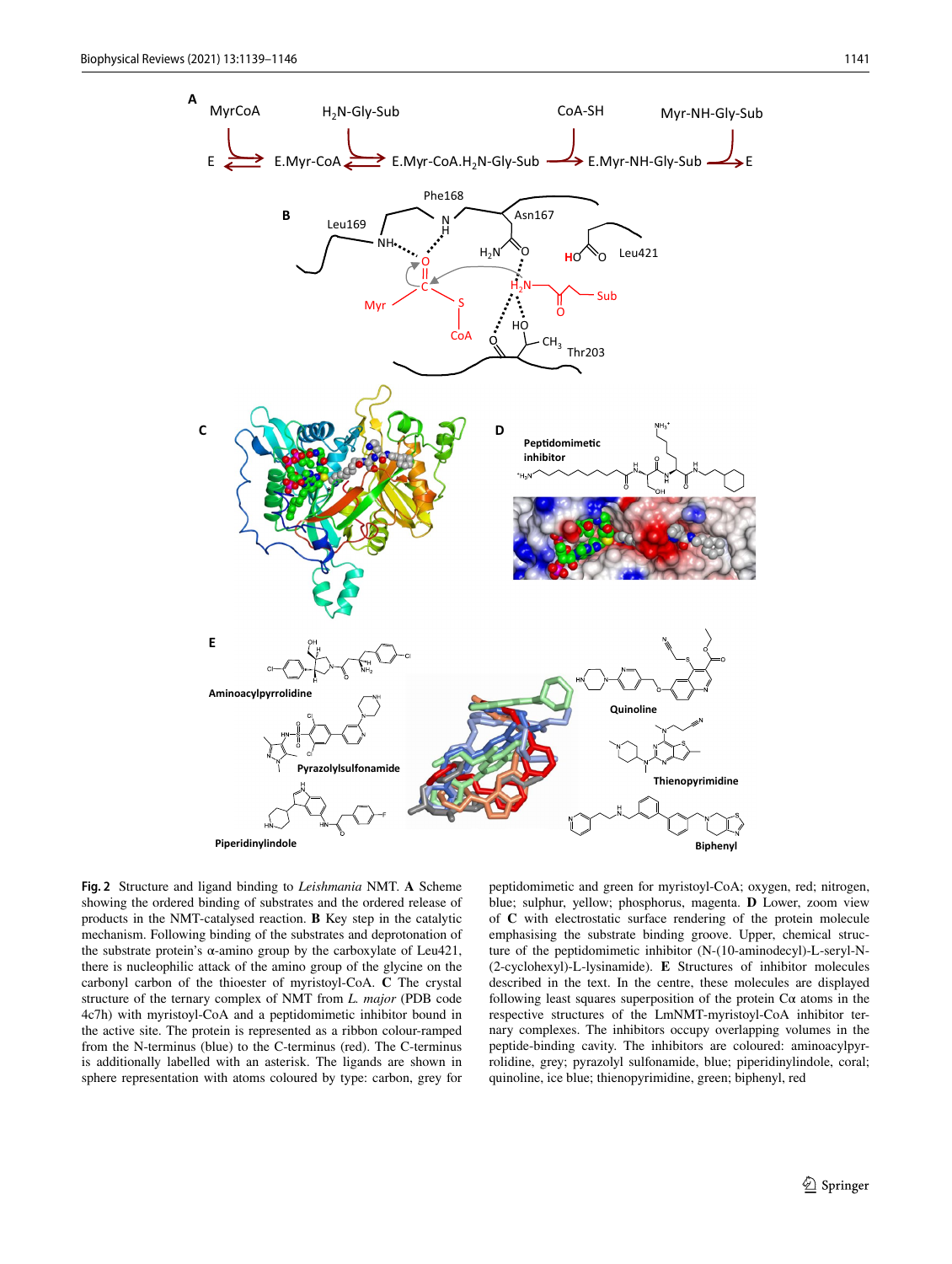group on the protein substrate for nucleophilic attack on the carbonyl carbon of the thioester of myristoyl-CoA (Fig. [2B](#page-3-0)).

ADP-ribosylation factor-like proteins and the hydrophilic acylated surface proteins were among the first myristoylated proteins to be identified in *Leishmania* though it was anticipated that the repertoire of myristoylated proteins would be much broader (Denny et al. [2000](#page-7-10); Sahin et al. [2008](#page-8-1)). The absence of a clear myristoylation consensus sequence hampered the identification of NMT substrates. A fuller repertoire has been defined by metabolic labelling in vivo with an alkyne-functionalised myristic acid. Downstream click chemistry was then used to couple the fatty acid–acylated proteins to an azide-capture reagent containing biotin and a fluorophore (Wright et al. [2014\)](#page-8-2). Mass spectrometry of the enriched and gel-electrophoretically resolved protein set led to the identification of 30 high-confidence NMT substrates in *L. donovani* with roles in protein phosphorylation, protein transport and degradation. The role of myristoylation in diverse regulatory functions suggests that NMT is an essential enzyme in *Leishmania* and therefore a rational target for the development of new therapeutics targeting leishmaniasis. Supporting this notion, NMT has been shown to be essential in the protozoan parasites, *T. brucei*, *T. cruzi* and *P. falciparum*, using both genetic and chemical methods (Brannigan and Wilkinson [2016](#page-7-11); Frearson et al. [2010;](#page-7-8) Herrera et al. [2016](#page-7-12); Schlott et al. [2018;](#page-8-3) Wright et al. [2014\)](#page-8-2).

#### **Discovery of L. donovani NMT inhibitors**

The springboard to the discovery of inhibitors of NMT from *L. donovani* (LdNMT) was a high-throughput screen carried out with 150,000 selected compounds from the Pfizer Global Diversity Representative Set which included legacy compounds from anti-fungal NMT programmes (Bell et al. [2012\)](#page-7-13). A scintillation proximity assay was carried out for LdNMT in parallel with a screen against NMT from *P. falciparum* with promising compounds subsequently assayed for activity against NMT1 and NMT2 from the human host. This led to the identification of four novel series of compounds with submicromolar  $IC_{50}$  values (0.1–1 $\mu$ M) against LdNMT and 10–700-fold selectivity over the human orthologues (Bell et al. [2012\)](#page-7-13).

To guide the downstream medicinal chemistry campaign, crystal structures were determined of complexes of *L. major* NMT, which has 97% sequence identity to *L. donovani* NMT, with representative compounds from the four series (Fig. [2E](#page-3-0)) (Brannigan et al. [2014](#page-7-14)). These structures were compared with those of LmNMT complexes of a potent pyrazolyl sulphonamide inhibitor of *T. brucei* NMT (Frearson et al. [2010\)](#page-7-8) and a quinoline inhibitor of *P. vivax* NMT (Goncalves et al.  $2017$ ) (Fig.  $2E$ ). In ternary complexes with myristoyl-CoA, these inhibitors occupy overlapping volumes in the peptide-binding groove.

The thienopyrimidine (Fig.  $2E$  and  $3A$ ) inhibitor has an  $IC_{50}$  value of 0.25 $\mu$ M and tenfold selectivity over the human NMT isoform 1 (HsNMT1). Unexpectedly, two molecules occupy the binding site with their bicyclic aromatic rings stacking against each other (Bell et al. [2020](#page-7-16); Brannigan et al. [2014](#page-7-14)). The higher affinity ligand (lower left in Fig. [3A\)](#page-5-0) binds in a proximal site with its tertiary amine forming a salt-bridge to the main chain carboxylate of the enzyme's C-terminal residue Leucine 421. The weaker binding ligand (upper right in Fig. [3A\)](#page-5-0), as evidenced by its poorer associated electron density and its higher atomic temperature factors, is distally located (Brannigan et al. [2014](#page-7-14)). The piperidinylindole (Figs.  $2E$  and  $3C$ ) has a  $K_i$  of 250 nM against LdNMT and > 100-fold selectivity against HsNMT1. In the binding site, this inhibitor wraps around the side chain of Phe90 with its two six-membered rings packing onto opposite faces of the aromatic ring of the side chain (Fig. [3C](#page-5-0)). The piperidine ring nitrogen forms an ion-pair with the  $\alpha$ -carboxylate of the C-terminal residue Leu421.

The aminoacylpyrrolidine hit (Fig. [2E](#page-3-0)) was identified through analogue screening of the primary high-throughput screening hit explaining its low  $IC_{50}$  value of 0.08 $\mu$ M against LdNMT. It has a selectivity factor of ~ 80. The crystal structure of the aminoacylpyrrolidine complex resolved a stereochemical ambiguity (the two enantiomers exhibiting IC<sub>50</sub> values of 0.025μM and 1.7μM) and revealed the inhibitor to be bound in a conformation that can be described as hydrophobically collapsed (Brannigan et al. [2014\)](#page-7-14). The folding of the inhibitor directs its centrally located primary amine towards the myristoyl-CoA where it makes contacts with catalytically important residues and a conserved water molecule (Fig. [3B](#page-5-0)).

Comparison of the structures showed significant overlap in the volumes occupied by the aminoacylpyrrolidine and piperidinylindole inhibitors with overlap of one of the chlorophenyl moieties of the former with the indole ring of the latter (Brannigan et al. [2014;](#page-7-14) Hutton et al. [2014](#page-7-17)) (Fig. [3D](#page-5-0)). This suggested the possibility of synthesising a hybrid molecule. As shown in Fig. [3D](#page-5-0), the resulting hybrid inhibitor exhibited a  $K_i$  of 1.6 nM for LdNMT which is 40-fold and 150-fold higher than the  $K_i$  values of the parent molecules. It can be seen in the crystal structure that the hybrid, or merged, inhibitor picks up on the binding mode of both parent molecules (Fig.  $3D$ ) such that all of the key interactions with the enzyme are conserved. This presents a nice example of this approach (Zhang et al. [2019](#page-8-4)). In this case, however, there is a trade-off as the gain in potency is offset by a significant loss of selectivity (selectivity factor reduced to 17) with respect to HsNMT (Hutton et al. [2014\)](#page-7-17). The knowledge gained in these studies was later used in the development of potent inhibitors of human N-myristoyltransferase that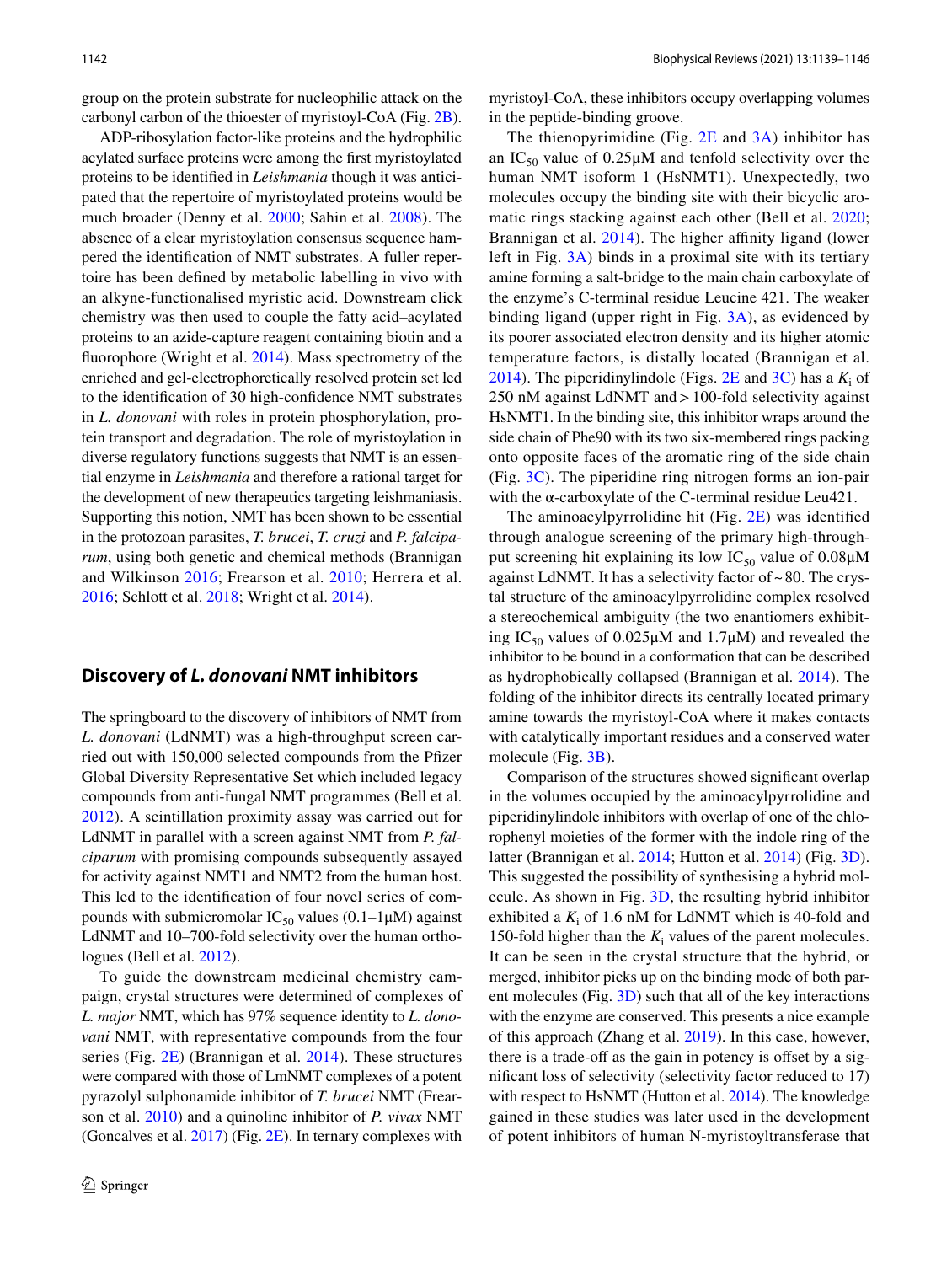

<span id="page-5-0"></span>**Fig. 3** The structure of the inhibitor binding pocket and protein– inhibitor interactions. **A** The thienopyrimidine (PDB Entry, 4cgo), **B** the aminoacylpyrrolidine (4cgn) and **C** the piperidinylindole (4cgm) ligands are shown in cylinder representation with grey carbon atoms with the surrounding protein in ball-and-stick and green carbon atoms. The myristoyl-CoA cofactor, which is situated to the left of

the ligand in each case, has been omitted for clarity. **D** Hybridisation of the binding modes of the aminoacylpyrrolidine (grey carbons) and piperidinylindole inhibitors (coral carbons) to generate a more potent hybrid NMT inhibitor (magenta carbons). Other atoms are coloured by type: oxygen, red; nitrogen, blue; chlorine, white; fluorine, cyan

block capsid assembly and replication of the common cold virus. In this study, rather than merging overlapping binding modes, fragments discovered to bind in neighbouring volumes were merged leading to spectacular gains in potency (Mousnier et al. [2018\)](#page-7-18).

## **Validation of NMT as a drug target in Leishmania**

Gene deletion studies showed that it was possible to obtain parasites with single but not double knock-outs of the NMT gene in *L. donovani* promastigotes, effectively demonstrating that NMT is essential to parasites in this life cycle stage (Brannigan et al. [2010\)](#page-7-7). For therapeutic purposes, it is necessary to kill the intracellular amastigotes, and therefore, it is important to establish that the target protein is essential to this life cycle stage. For NMT, this was established using a more elaborate plasmid shuffle approach (Paape et al. [2020](#page-7-19)). Here, parasites with both copies of the NMT gene deleted

were generated following transfection with a plasmid harbouring a functioning copy of the NMT gene and a gene encoding thymidine kinase (TK). Upon treatment with the nucleoside analogue, ganciclovir, the presence of the TK gene provides a means of negative selection for the plasmid. This is because following TK-mediated phosphorylation of ganciclovir, the resulting nucleotide interferes with DNA strand elongation during replication, leading either to cell death or forcing expulsion of the plasmid. Ganciclovir treatment of mice that had established infections with amastigotes and later analysis of the spleen parasite burden and composition showed that NMT is indeed essential for the viability of intracellular amastigotes (Paape et al. [2020](#page-7-19)).

In a chemical validation approach, metabolic tagging of NMT substrates in both promastigotes and amastigotes was achieved using an alkyne mimetic of myristic acid as described above (Wright et al. [2015](#page-8-5)). As well as allowing definition of the complement of NMT substrates in the *L. donovani* life cycle stages, this methodology provided an assay of in vivo target engagement by NMT inhibitors. The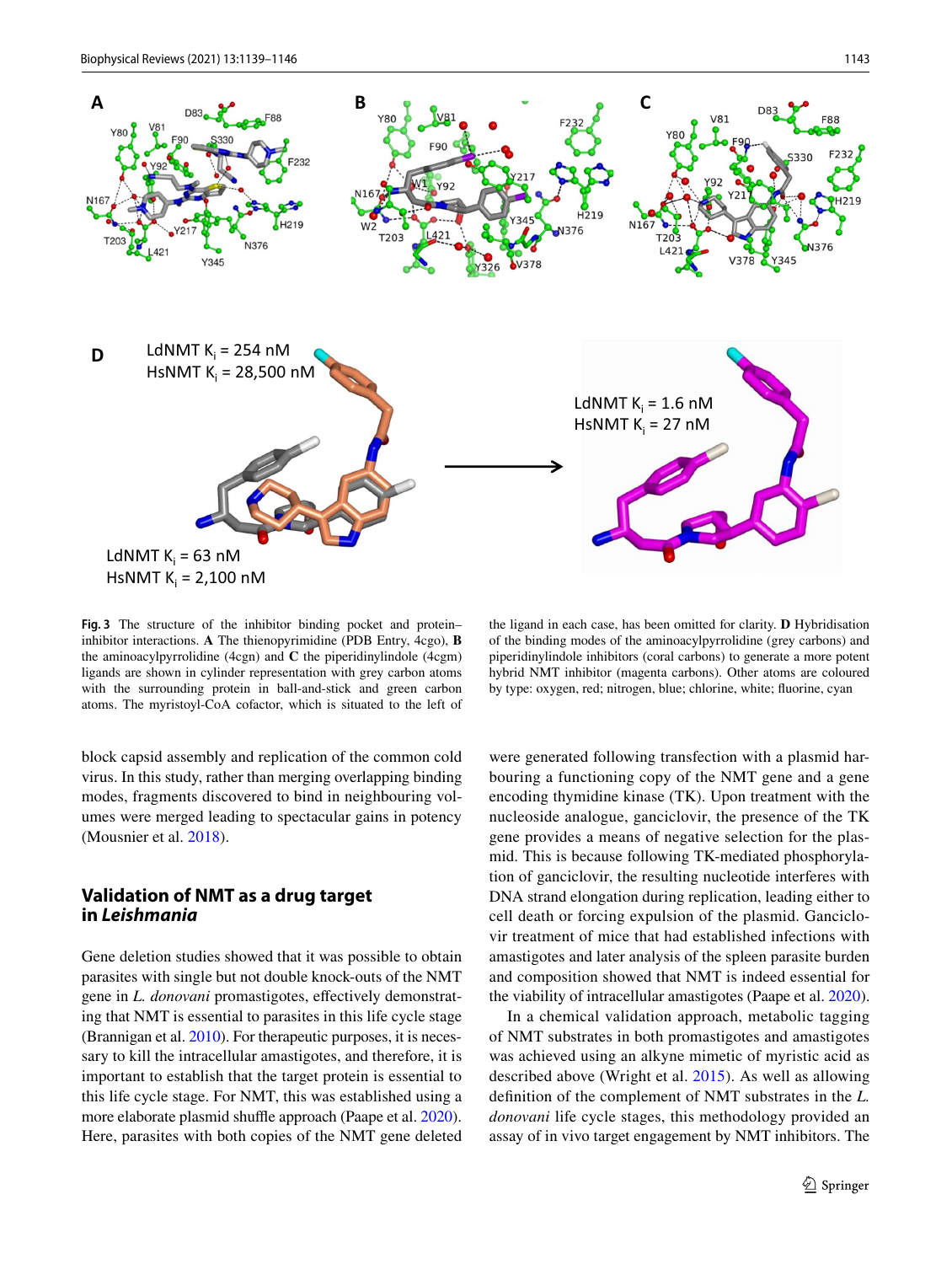study explained a disparity in the properties of a pair of pyrazole sulphonamide inhibitors related to the molecule shown in Fig. [2](#page-3-0). Both exhibit similar (2.5-fold difference) nanomolar potencies in enzyme inhibition, but there is a 50-fold difference in their  $EC_{50}$  against ex vivo amastigotes. Using in vivo alkyne tagging, the study showed that parasite cell killing  $(EC_{50})$  correlated with inhibition of in vivo tagging, validating NMT as a drug target. However, even for the better acting inhibitor, the translation from in vitro enzyme inhibition  $(K_i)$  to in vivo enzyme inhibition and cell killing  $(EC_{50})$  was poor  $(EC_{50}/K_i=25)$ . The authors concluded that the inhibitor was not efficiently accessing its target.

In other work, a cosmid-based overexpression library screening approach was taken towards the pharmacological validation of a lead compound as a drug target in *L. donovani* (Corpas-Lopez et al. [2019\)](#page-7-20). The study concerned a potent pyrazole sulphonamide inhibitor of LdNMT  $(K_i = 0.34 \text{ nM})$ that had only modest activity against *L. donovani* intracellular amastigotes  $(EC_{50} = 2.4 \mu M)$ . Parasites transfected with a high-coverage representative bar coded cosmid library were grown for 12 days in the presence of the inhibitor at a concentration twofold above the  $EC_{50}$ . Isolation and sequencing of the cosmids maintained in the resistant population showed enrichment of fragments containing the gene encoding LdNMT consistent with specific targeting of the enzyme by the pyrazole sulphonamide. Confirming this interpretation, the overexpression of LdNMT in promastigotes led to a tenfold reduction in sensitivity to this inhibitor (Corpas-Lopez et al. [2019](#page-7-20)). In a complementary approach, thermal proteome profiling showed that the same inhibitor stabilises LdNMT against heat denaturation in parasite lysates, again suggesting on-target engagement (Corpas-Lopez et al. [2019\)](#page-7-20). Consistent with these encouraging indicators, oral dosing of this compound in a mouse model of VL led to a 50% reduction in parasite burden.

#### **Conclusions and future prospects**

The NMT inhibitors discovered by high-throughput screening approaches to date have been competitive ones which exclusively occupy the peptide-binding site rather than the fatty acyl-CoA binding site. Myristoyl-CoA binds to NMT with ~ 100-fold higher affinity (Johnson et al. [1994\)](#page-7-21) than peptide substrates; moreover, its binding site is more highly conserved between the parasite and host NMTs. Fatty acyl-CoAs are shared substrates with other cellular enzymes which would present a specificity challenge. The latter concern could be overcome using a covalent inhibitor strategy as has been applied successfully in targeting the ATP binding sites of protein kinases (Zhao and Bourne [2018\)](#page-8-6).

Despite the achievement of high potency inhibitors of NMT from *Leishmania* species by structure-guided medicinal chemistry and the development of sophisticated assays of NMT function and inhibition in vivo, we and others have been unable to design inhibitors that kill parasites inside macrophages at reasonable therapeutic doses. This is striking as many of the compounds generated in these studies exhibit on-target activity in *P. falciparum*-infected red blood cells and *P. berghei* infected mice and even in the targeting of human NMT1 as a strategy to counter human rhinovirus infection (Mousnier et al. [2018;](#page-7-18) Wright et al. [2014](#page-8-2)). The failure of our *Leishmania* NMT inhibitors may be due to their limited uptake by the amastigote stage parasites which bear glycoinositolphospholipid coats and reside within a parasitophorous vacuole in the host cell (Novozhilova and Bovin [2010](#page-7-22)). It may yet prove possible to introduce the right chemistry for parasite cell access into leads emerging from alternative screens.

To identify components of other post-translational modification systems with potential as drug targets, Mottram and co-workers have been systematically knocking out genes encoding protein kinases and protein ubiquitination/deubiquitination system factors in *L. mexicana*. They found scores of genes for which null mutants could not be generated and which are likely to be essential in the promastigote stage (Baker et al. [2021](#page-7-23); Burge et al. [2020](#page-7-24); Damianou et al. [2020\)](#page-7-25). To allow identification of genes needed for differentiation to the human infectious parasite forms, their CRISPR-Cas9 repair cassettes included a unique 12-nucleotide barcode. Following pooling of sets of null mutants and growth and differentiation under different regimes, the surviving parasite population was characterised using next-generation sequencing. This parallel phenotyping assay revealed a number of genes whose deletion leads to strong defects in amastigote differentiation, macrophage infectivity and capacity to survive in mice following footpad injection (Baker et al. [2021](#page-7-23); Burge et al. [2020;](#page-7-24) Damianou et al. [2020](#page-7-25)). These genes warrant further investigation as promising future protein targets for antileishmanial drug discovery.

**Acknowledgements** We are grateful to our colleagues and collaborators in the groups of Ed Tate and Robin Leatherbarrow (Imperial College London), Tony Holder (NIMR, London), Rita Tewari (Nottingham) and Debbie Smith (York).

**Funding** This work was funded by earlier grants from the MRC and the Wellcome Trust. Our current *Leishmania* work is supported as part of an RCUK GCRF grant (MR/P027989/1) 'A Global Network for Neglected Tropical Diseases'.

#### **Declarations**

**Conflict of interest** The authors declare no competing interests.

**Open Access** This article is licensed under a Creative Commons Attribution 4.0 International License, which permits use, sharing,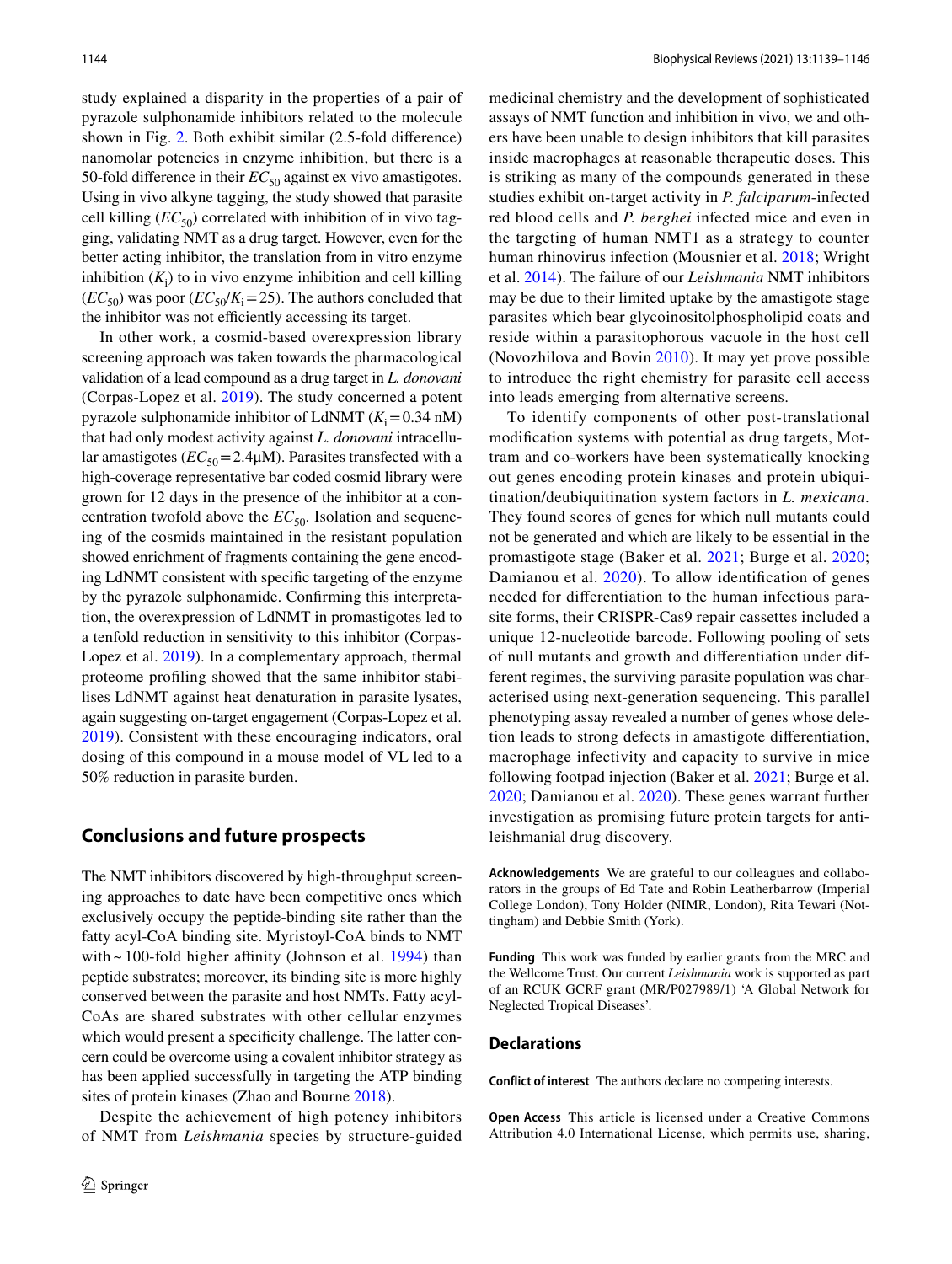adaptation, distribution and reproduction in any medium or format, as long as you give appropriate credit to the original author(s) and the source, provide a link to the Creative Commons licence, and indicate if changes were made. The images or other third party material in this article are included in the article's Creative Commons licence, unless indicated otherwise in a credit line to the material. If material is not included in the article's Creative Commons licence and your intended use is not permitted by statutory regulation or exceeds the permitted use, you will need to obtain permission directly from the copyright holder. To view a copy of this licence, visit http://creativecommons. org/licenses/by/4.0/.

### **References**

- <span id="page-7-23"></span>Baker N, Catta-Preta CMC, Neish R, Sadlova J, Powell B, Alves-Ferreira EVC, Geoghegan V, Carnielli JBT, Newling K, Hughes C et al (2021) Systematic functional analysis of Leishmania protein kinases identifies regulators of differentiation or survival. Nat Commun 12:1244. https://doi.org/10.1038/s41467-021-21360-8
- <span id="page-7-13"></span>Bell AS, Mills JE, Williams GP, Brannigan JA, Wilkinson AJ, Parkinson T, Leatherbarrow RJ, Tate EW, Holder AA, Smith DF (2012) Selective inhibitors of protozoan protein N-myristoyltransferases as starting points for tropical disease medicinal chemistry programs. PLoS Negl Trop Dis 6:e1625. https://doi.org/10.1371/journal.pntd. 0001625
- <span id="page-7-16"></span>Bell AS, Yu Z, Hutton JA, Wright MH, Brannigan JA, Paape D, Roberts SM, Sutherell CL, Ritzefeld M, Wilkinson AJ et al (2020) Novel thienopyrimidine inhibitors of Leishmania N-myristoyltransferase with ontarget activity in intracellular amastigotes. J Med Chem 63:7740–7765. https://doi.org/10.1021/acs.jmedchem.0c00570
- <span id="page-7-2"></span>Bhatnagar R, Fütterer K, Farazi T, Korolev S, Murray C, Jackson-Machelski E, Gokel G, Gordon J, Waksman G (1998) Structure of N-myristoyltransferase with bound myristoylCoA and peptide substrate analogs. Nat Struct Biol 5:1091-1097. https://doi.org/10. 1038/4202
- <span id="page-7-3"></span>Bhatnagar RS, Jackson-Machelski E, McWherter CA, Gordon JI (1994) Isothermal titration calorimetric studies of Saccharomyces cerevisiae myristoyl-CoA:protein N-myristoyltransferase. Determinants of binding energy and catalytic discrimination among acyl-CoA and peptide ligands. J Biol Chem 269:11045-11053. https://doi.org/10. 1016/S0021-9258(19)78089-2
- <span id="page-7-14"></span>Brannigan JA, Roberts SM, Bell AS, Hutton JA, Hodgkinson MR, Tate EW, Leatherbarrow RJ, Smith DF, Wilkinson AJ (2014) Diverse modes of binding in structures of Leishmania major N-myristoyltransferase with selective inhibitors. IUCrJ 1:250-260. https://doi. org/10.1107/S2052252514013001
- <span id="page-7-7"></span>Brannigan JA, Smith BA, Yu Z, Brzozowski AM, Hodgkinson MR, Maroof A, Price HP, Meier F, Leatherbarrow RJ, Tate EW et al (2010) N-myristoyltransferase from Leishmania donovani: structural and functional characterisation of a potential drug target for visceral leishmaniasis. J Mol Biol 396:985-999. https://doi.org/10.1016/j. imb. 2009. 12. 032
- <span id="page-7-11"></span>Brannigan JA, Wilkinson AJ (2016) N-Myristoyltransferase as a target for drug discovery in malaria. In: Comprehensive analysis of parasite biology: from metabolism to drug discovery, Vol. 7, Wiley-VCH, pp 275–294. https://doi.org/10.1002/9783527694082.ch12
- <span id="page-7-24"></span>Burge RJ, Damianou A, Wilkinson AJ, Rodenko B, Mottram JC (2020) Leishmania differentiation requires ubiquitin conjugation mediated by a UBC2-UEV1 E2 complex. PLoS Pathog 16:e1008784. [https://](https://doi.org/10.1371/journal.ppat.1008784) doi.org/10.1371/journal.ppat.1008784
- <span id="page-7-0"></span>Burza S, Croft SL, Boelaert M (2018) Leishmaniasis Lancet 392:951– 970. https://doi.org/10.1016/S0140-6736(18)31204-2
- <span id="page-7-20"></span>Corpas-Lopez V, Moniz S, Thomas M, Wall RJ, Torrie LS, Zander-Dinse D, Tinti M, Brand S, Stojanovski L, Manthri S et al (2019) Pharmacological validation of N-myristoyltransferase as a drug target in

Leishmania donovani. ACS Infect Dis 5:111-122. https://doi.org/ [10. 1021/ acsin fecdis. 8b002 26](https://doi.org/10.1021/acsinfecdis.8b00226)

- <span id="page-7-25"></span>Damianou A, Burge RJ, Catta-Preta CMC, Geoghegan V, Nievas YR, Newling K, Brown E, Burchmore R, Rodenko B, Mottram JC (2020) Essential roles for deubiquitination in Leishmania life cycle progression. PLoS Pathog 16:e1008455. https://doi.org/10.1371/journ al.ppat. 1008455
- <span id="page-7-10"></span>Denny PW, Gokool S, Russell DG, Field MC, Smith DF (2000) Acylation-dependent protein export in Leishmania. J Biol Chem 275:11017–11025. [https:// doi. org/ 10. 1074/ jbc. 275. 15. 11017](https://doi.org/10.1074/jbc.275.15.11017)
- <span id="page-7-4"></span>Dian C, Perez-Dorado I, Riviere F, Asensio T, Legrand P, Ritzefeld M, Shen M, Cota E, Meinnel T, Tate EW et al (2020) High-resolution snapshots of human N-myristoyltransferase in action illuminate a mechanism promoting N-terminal Lys and Gly myristoylation. Nat Commun 11:1132. https://doi.org/10.1038/s41467-020-14847-3
- <span id="page-7-8"></span>Frearson JA, Brand S, McElroy SP, Cleghorn LA, Smid O, Stojanovski L, Price HP, Guther ML, Torrie LS, Robinson DA et al (2010) N-myristoyltransferase inhibitors as new leads to treat sleeping sickness. Nature 464:728-732. https://doi.org/10.1038/nature08893
- <span id="page-7-15"></span>Goncalves V, Brannigan JA, Laporte A, Bell AS, Roberts SM, Wilkinson AJ, Leatherbarrow RJ, Tate EW (2017) Structure-guided optimization of quinoline inhibitors of Plasmodium N-myristoyltransferase. MedChemComm 8:191-197. https://doi.org/10.1039/c6md00531d
- <span id="page-7-12"></span>Herrera LJ, Brand S, Santos A, Nohara LL, Harrison J, Norcross NR, Thompson S, Smith V, Lema C, Varela-Ramirez A et al (2016) Validation of N-myristoyltransferase as potential chemotherapeutic target in mammal-dwelling stages of Trypanosoma cruzi. PLoS Negl Trop Dis 10:e0004540. https://doi.org/10.1371/journal.pntd. 0004540
- <span id="page-7-17"></span>Hutton JA, Goncalves V, Brannigan JA, Paape D, Wright MH, Waugh TM, Roberts SM, Bell AS, Wilkinson AJ, Smith DF et al (2014) Structure-based design of potent and selective Leishmania N-myristoyltransferase inhibitors. J Med Chem 57:8664-8670. https://doi. org/10.1021/jm5011397
- <span id="page-7-21"></span>Johnson DR, Bhatnagar RS, Knoll LJ, Gordon JI (1994) Genetic and biochemical studies of protein N-myristoylation. Annu Rev Biochem 63:869-914. https://doi.org/10.1146/annurev.bi.63.070194.004253
- <span id="page-7-5"></span>Lodge JK, Johnson RL, Weinberg RA, Gordon JI (1994) Comparison of myristoyl-CoA:protein N-myristoyltransferases from three pathogenic fungi: Cryptococcus neoformans, Histoplasma capsulatum, and Candida albicans. J Biol Chem 269:2996–3009. [https:// doi. org/](https://doi.org/10.1016/S0021-9258(17)42038-2) 10.1016/S0021-9258(17)42038-2
- <span id="page-7-1"></span>Meinnel T, Dian C, Giglione C (2020) Myristoylation, an ancient protein modification mirroring eukaryogenesis and evolution. Trends Biochem Sci 45:619–632. [https:// doi. org/ 10. 1016/j. tibs. 2020. 03. 007](https://doi.org/10.1016/j.tibs.2020.03.007)
- <span id="page-7-18"></span>Mousnier A, Bell AS, Swieboda DP, Morales-Sanfrutos J, Perez-Dorado I, Brannigan JA, Newman J, Ritzefeld M, Hutton JA, Guedan A et al (2018) Fragment-derived inhibitors of human N-myristoyltransferase block capsid assembly and replication of the common cold virus. Nat Chem 10:599–606. [https:// doi. org/ 10. 1038/](https://doi.org/10.1038/s41557-018-0039-2) s41557-018-0039-2
- <span id="page-7-22"></span>Novozhilova NM, Bovin NV (2010) Structure, functions, and biosynthesis of glycoconjugates of Leishmania spp. cell surface. Biochemistry (Mosc) 75:686-694. https://doi.org/10.1134/s0006297910060027
- <span id="page-7-9"></span>Olaleye TO, Brannigan JA, Roberts SM, Leatherbarrow RJ, Wilkinson AJ, Tate EW (2014) Peptidomimetic inhibitors of N-myristoyltransferase from human malaria and leishmaniasis parasites. Org Biomol Chem 12:8132-8137. https://doi.org/10.1039/c4ob01669f
- <span id="page-7-19"></span>Paape D, Prendergast CT, Price HP, Doehl JSP, Smith DF (2020) Genetic validation of Leishmania genes essential for amastigote survival in vivo using N-myristoyltransferase as a model. Parasit Vectors 13:132. https://doi.org/10.1186/s13071-020-3999-1
- <span id="page-7-6"></span>Rudnick DA, McWherter CA, Rocque WJ, Lennon PJ, Getman DP, Gordon JI (1991) Kinetic and structural evidence for a sequential ordered Bi Bi mechanism of catalysis by Saccharomyces cerevisiae